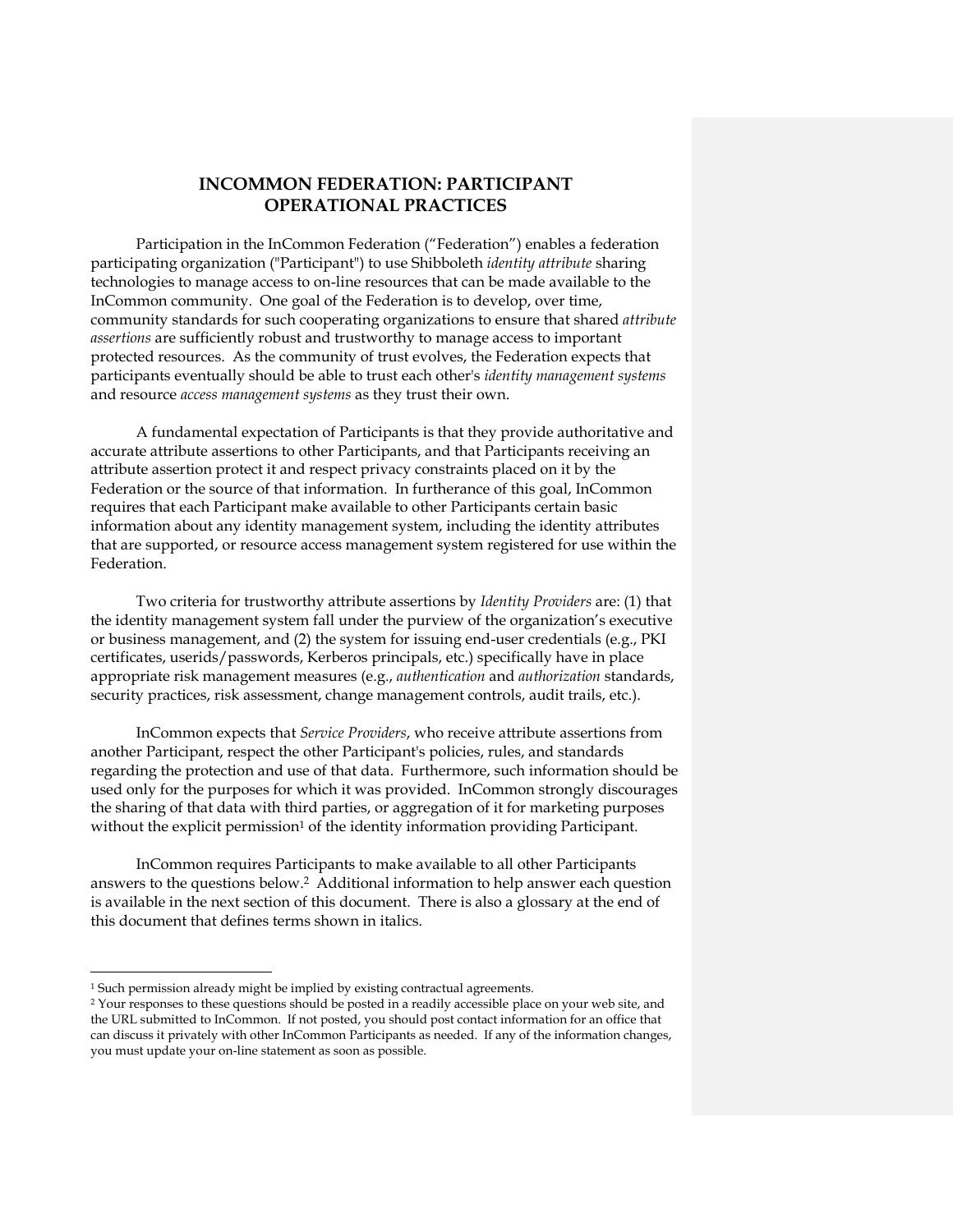### **1. Federation Participant Information**

1.1 The InCommon Participant Operational Practices information below is for:

InCommon Participant organization name *Bloomsburg University of Pennsylvania*

The information below is accurate as of this date *8/8/2013*

<span id="page-1-0"></span>1.2 Identity Management and/or Privacy information

Additional information about the Participant's identity management practices and/or privacy policy regarding personal information can be found on-line at the following location(s).

URL(s) *http://www.bloomu.edu/documents/tech/BUincommonpop.pdf*

<span id="page-1-1"></span>1.3 Contact information

The following person or office can answer questions about the Participant's identity management system or resource access management policy or practice.

| Name Vincent Kozlek                       |                  |
|-------------------------------------------|------------------|
| Title or role <i>Network Specialist</i> 2 |                  |
| Email address sso-admin@bloomu.edu        |                  |
| Phone 570-389-4096                        | FAX 570-389-3846 |

## <span id="page-1-2"></span>**2. Identity Provider Information**

The most critical responsibility that an IdentityProvider Participant has to the Federation is to provide trustworthy and accurate identity assertions.<sup>3</sup> It is important for a Service Provider to know how your *electronic identity credentials* are issued and how reliable the information associated with a given credential (or person) is.

#### *Community*

<span id="page-1-3"></span>2.1 If you are an Identity Provider, how do you define the set of people who are eligible to receive an *electronic identity*? If exceptions to this definition are allowed, who must approve such an exception?

*Faculty/Staff/Students all receive accounts when records are entered into SAP/SIS. Other non-university-employee exceptions are other on-campus staff such as Food services and University Bookstore employees, whom also receive accounts.*

<span id="page-1-4"></span>2.2 *"*Member of Community"<sup>4</sup> is an assertion that might be offered to enable access to resources made available to individuals who participate in the primary mission of the university or organization. For example, this assertion might apply to anyone whose affiliation is "current student, faculty, or staff."

j

<sup>&</sup>lt;sup>3</sup> A general note regarding attributes and recommendations within the Federation is available here: http://www.incommonfederation.org/attributes.html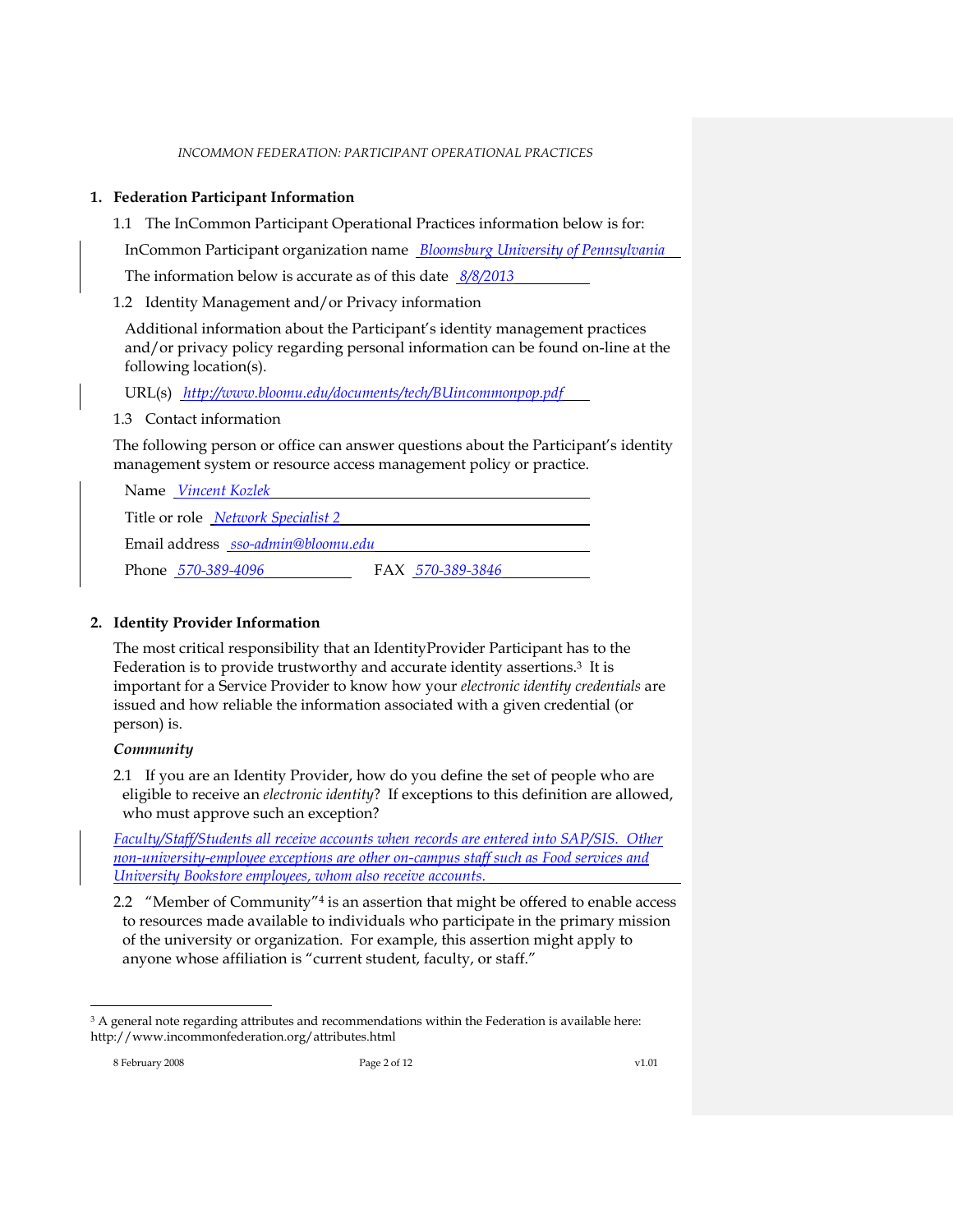What subset of persons registered in your identity management system would you identify as a "Member of Community" in Shibboleth identity assertions to other InCommon Participants?

*Faculty, Staff, and Students have an affiliation stating them as such. An account without such an affiliation and only an affiliation of Member is not an explicit faculty, staff, or student account. Generally this could possibly be a student worker account or standalone separate email account.*

#### *Electronic Identity Credentials*

<span id="page-2-0"></span>2.3 Please describe in general terms the administrative process used to establish an electronic identity that results in a record for that person being created in your *electronic identity database*? Please identify the office(s) of record for this purpose. For example, "Registrar's Office for students; HR for faculty and staff."

*Admissions/Graduate/Registrar's Office for students; HR for faculty and staff.*

<span id="page-2-1"></span>2.4 What technologies are used for your electronic identity credentials (e.g., Kerberos, userID/password, PKI, ...) that are relevant to Federation activities? If more than one type of electronic credential is issued, how is it determined who receives which type? If multiple credentials are linked, how is this managed (e.g., anyone with a Kerberos credential also can acquire a PKI credential) and recorded?

#### *userID/password*

<span id="page-2-2"></span>2.5 If your electronic identity credentials require the use of a secret password or PIN, and there are circumstances in which that secret would be transmitted across a network without being protected by encryption (i.e., "clear text passwords" are used when accessing campus services), please identify who in your organization can discuss with any other Participant concerns that this might raise for them:

*Not Applicable – all passwords transmitted across a network must be encrypted.*

<span id="page-2-3"></span>2.6 If you support a "single sign-on" (SSO) or similar campus-wide system to allow a single user authentication action to serve multiple applications, and you will make use of this to authenticate people for InCommon Service Providers, please describe the key security aspects of your SSO system including whether session timeouts are enforced by the system, whether user-initiated session termination is supported, and how use with "public access sites" is protected.

*Session timeouts are enforced. User initiated session termination is supported through the use of the SLO profile, which we encourage every service provider to use within the logout portion of their application.*

<span id="page-2-4"></span>2.7 Are your primary *electronic identifiers* for people, such as "net ID," eduPersonPrincipalName, or eduPersonTargetedID considered to be unique for all

<sup>4</sup> "Member" is one possible value for eduPersonAffiliation as defined in the eduPerson schema. It is intended to include faculty, staff, student, and other persons with a basic set of privileges that go with membership in the university community (e.g., library privileges). "Member of Community" could be derived from other values in eduPersonAffiliation or assigned explicitly as "Member" in the electronic identity database. See http://www.educause.edu/eduperson/

8 February 2008 Page 3 of 12 v1.01

j

**Formatted:** Indent: Left: 0.35"

**Formatted:** Indent: Left: 0.35"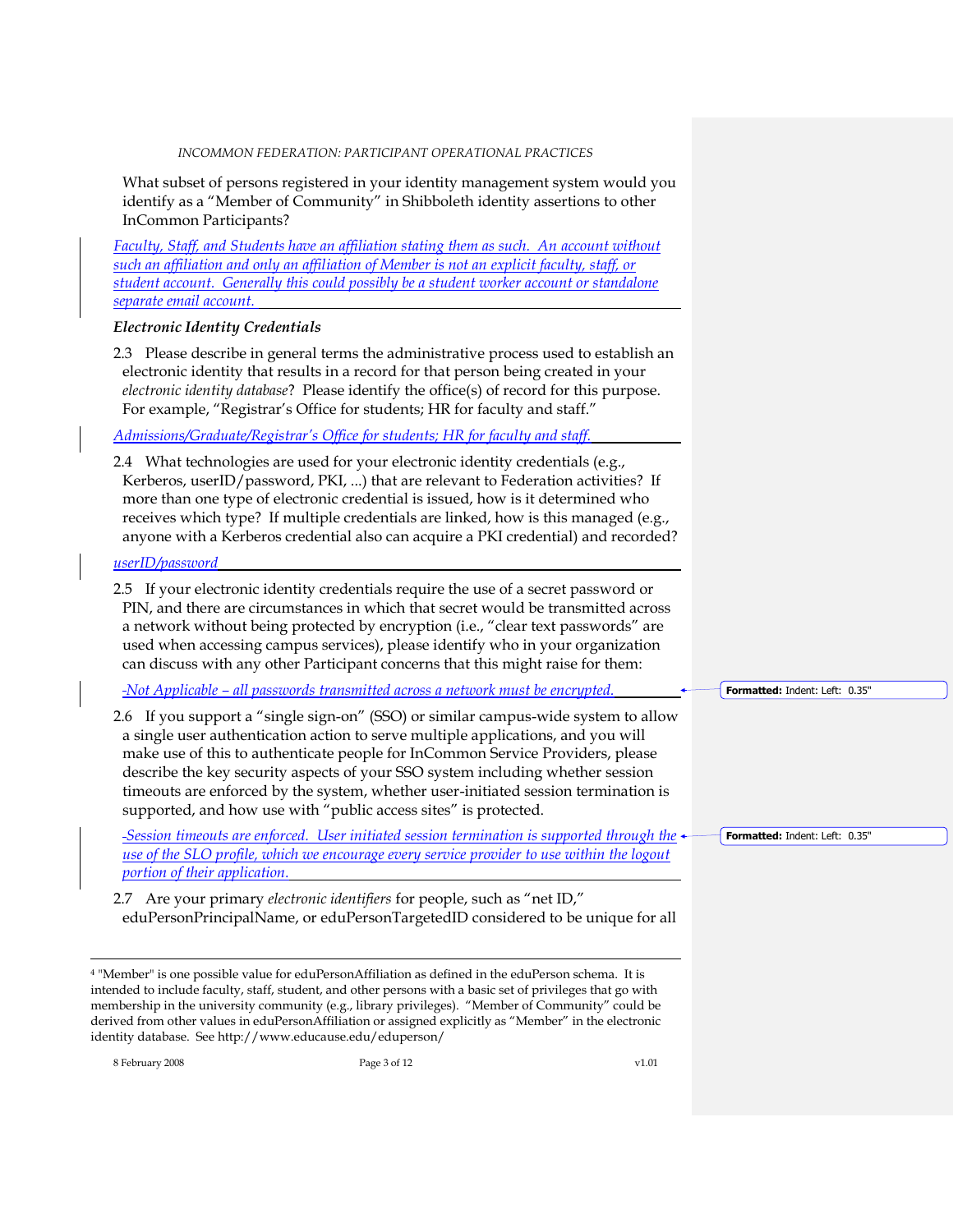time to the individual to whom they are assigned? If not, what is your policy for re-assignment and is there a hiatus between such reuse?

*eduPersonPrincipalName is 100% unique for students but may be reassigned for faculty/staff as employees come and go. eduPersonTargetedID is 100% unique for all individual users even when eduPersonPrincipalName is reused on rare occasions for faculty/staff.*

#### *Electronic Identity Database*

<span id="page-3-0"></span>2.8 How is information in your electronic identity database acquired and updated? Are specific offices designated by your administration to perform this function? Are individuals allowed to update their own information on-line?

*Through the use of automated scripts, information obtained from our student information system and human resources system creates, maintains, and removes accounts as required. Users cannot update their identity attributes such as first name, last name, display name, email address, etc.. on their own.*

<span id="page-3-1"></span>2.9 What information in this database is considered "public information" and would be provided to any interested party?

*Please see the following sites: <http://www.bloomu.edu/registrar/FERPA> [http://www.bloomu.edu/human\\_resources](http://www.bloomu.edu/human_resources) http://www.bloomu.edu/policies\_procedures/*

#### *Uses of Your Electronic Identity Credential System*

<span id="page-3-2"></span>2.10 Please identify typical classes of applications for which your electronic identity credentials are used within your own organization.

*Workstation login, email, LMS, web-based applications, etc…*

#### *Attribute Assertions*

*Attributes* are the information data elements in an attribute assertion you might make to another Federation participant concerning the identity of a person in your identity management system.

<span id="page-3-3"></span>2.11 Would you consider your attribute assertions to be reliable enough to:

 $[\underline{X}]$  control access to on-line information databases licensed to your

organization?

- $[\underline{X}]$  be used to purchase goods or services for your organization?
- $[X]$  enable access to personal information such as student loan status?

#### *Privacy Policy*

Federation Participants must respect the legal and organizational privacy constraints on attribute information provided by other Participants and use it only for its intended purposes.

8 February 2008 Page 4 of 12 v1.01

**Formatted:** Indent: Left: 0.35"

**Formatted:** Indent: Left: 0.35"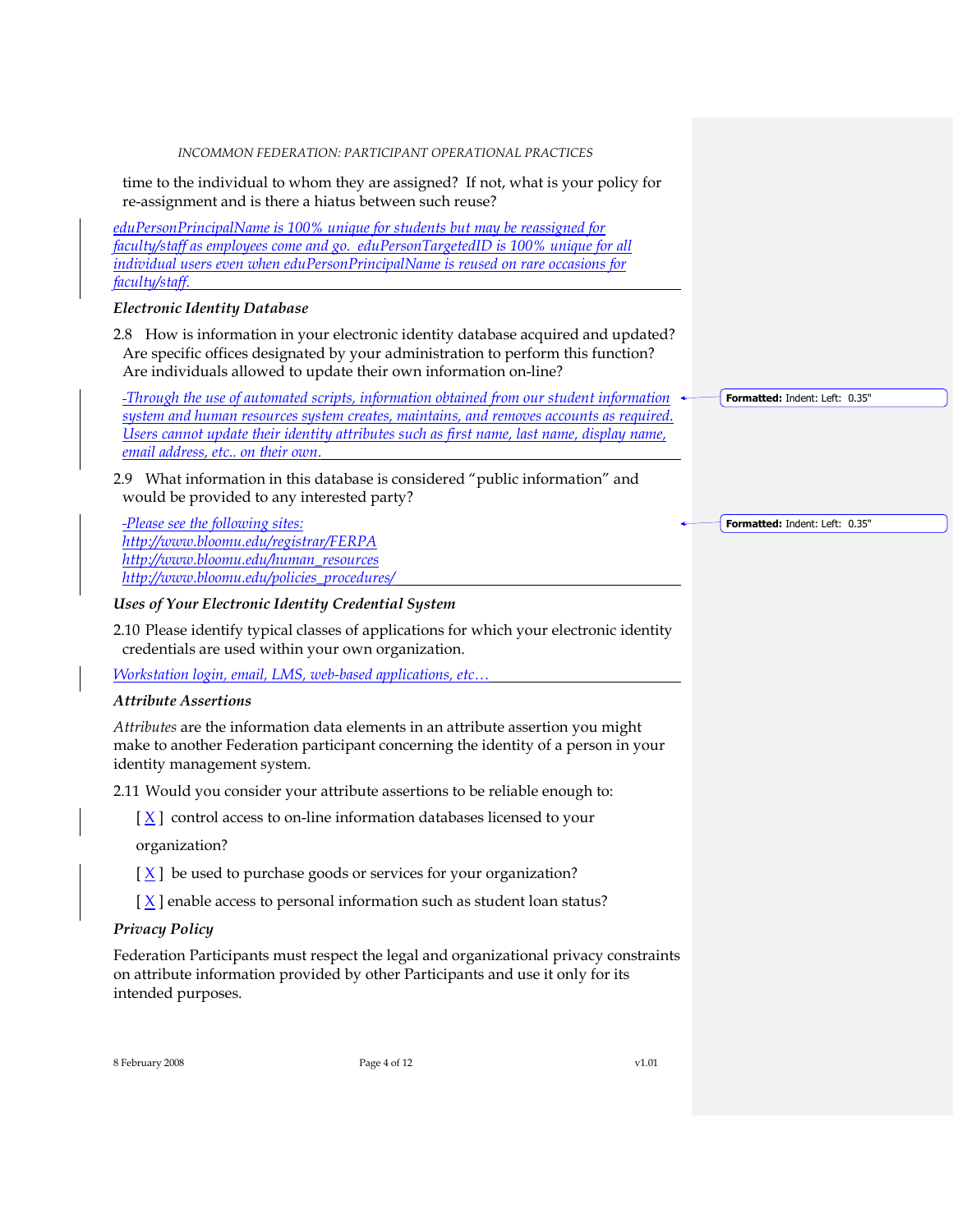<span id="page-4-0"></span>2.12 What restrictions do you place on the use of attribute information that you might provide to other Federation participants?

*Attribute information should only be used as intended which is to provide authentication and access to requested services and resources and should comply with our privacy policy.*

<span id="page-4-1"></span>2.13 What policies govern the use of attribute information that you might release to other Federation participants? For example, is some information subject to FERPA or HIPAA restrictions?

*FERPA guidelines are followed for information release.*

#### **3. Service Provider Information**

Service Providers are trusted to ask for only the information necessary to make an appropriate access control decision, and to not misuse information provided to them by Identity Providers. Service Providers must describe the basis on which access to resources is managed and their practices with respect to attribute information they receive from other Participants.

<span id="page-4-2"></span>3.1 What attribute information about an individual do you require in order to manage access to resources you make available to other Participants? Describe separately for each service ProviderID that you have registered.

*No service providers are currently registered.*

<span id="page-4-3"></span>3.2 What use do you make of attribute information that you receive in addition to basic access control decisions? For example, do you aggregate session access records or records of specific information accessed based on attribute information, or make attribute information available to partner organizations, etc.?

*No service providers are currently registered.*

<span id="page-4-4"></span>3.3 What human and technical controls are in place on access to and use of attribute information that might refer to only one specific person (i.e., personally identifiable information)? For example, is this information encrypted?

*No service providers are currently registered.*

<span id="page-4-5"></span>3.4 Describe the human and technical controls that are in place on the management of super-user and other privileged accounts that might have the authority to grant access to personally identifiable information?

*No service providers are currently registered.*

<span id="page-4-6"></span>3.5 If personally identifiable information is compromised, what actions do you take to notify potentially affected individuals?

*No service providers are currently registered.*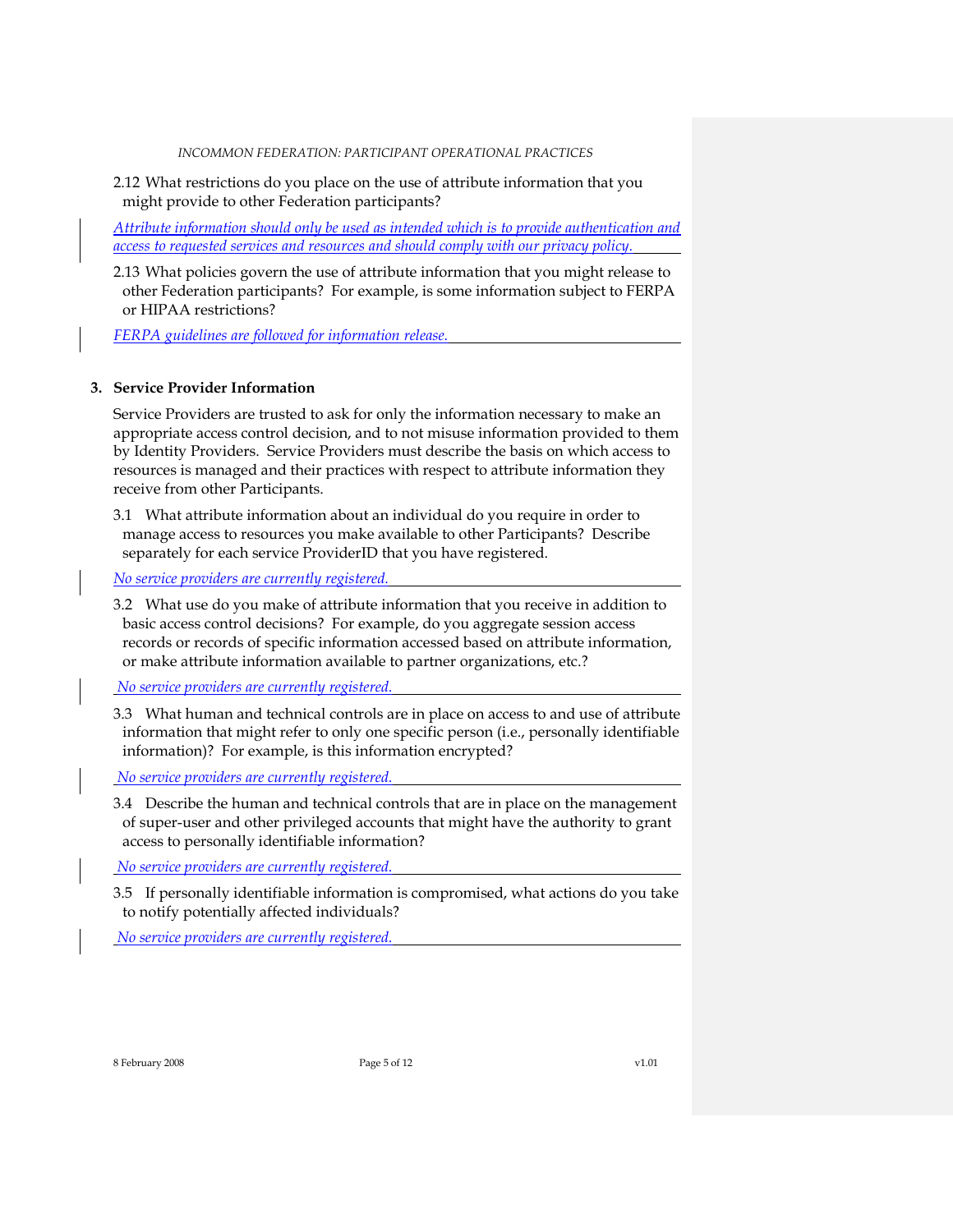## **4. Other Information**

<span id="page-5-0"></span>4.1 Technical Standards, Versions and Interoperability

Identify the version of Internet2 Shibboleth code release that you are using or, if not using the standard Shibboleth code, what version(s) of the SAML and SOAP and any other relevant standards you have implemented for this purpose.

*Shibboleth Identity Provider 2.4.0*

#### <span id="page-5-1"></span>4.2 Other Considerations

Are there any other considerations or information that you wish to make known to other Federation participants with whom you might interoperate? For example, are there concerns about the use of clear text passwords or responsibilities in case of a security breach involving identity information you may have provided?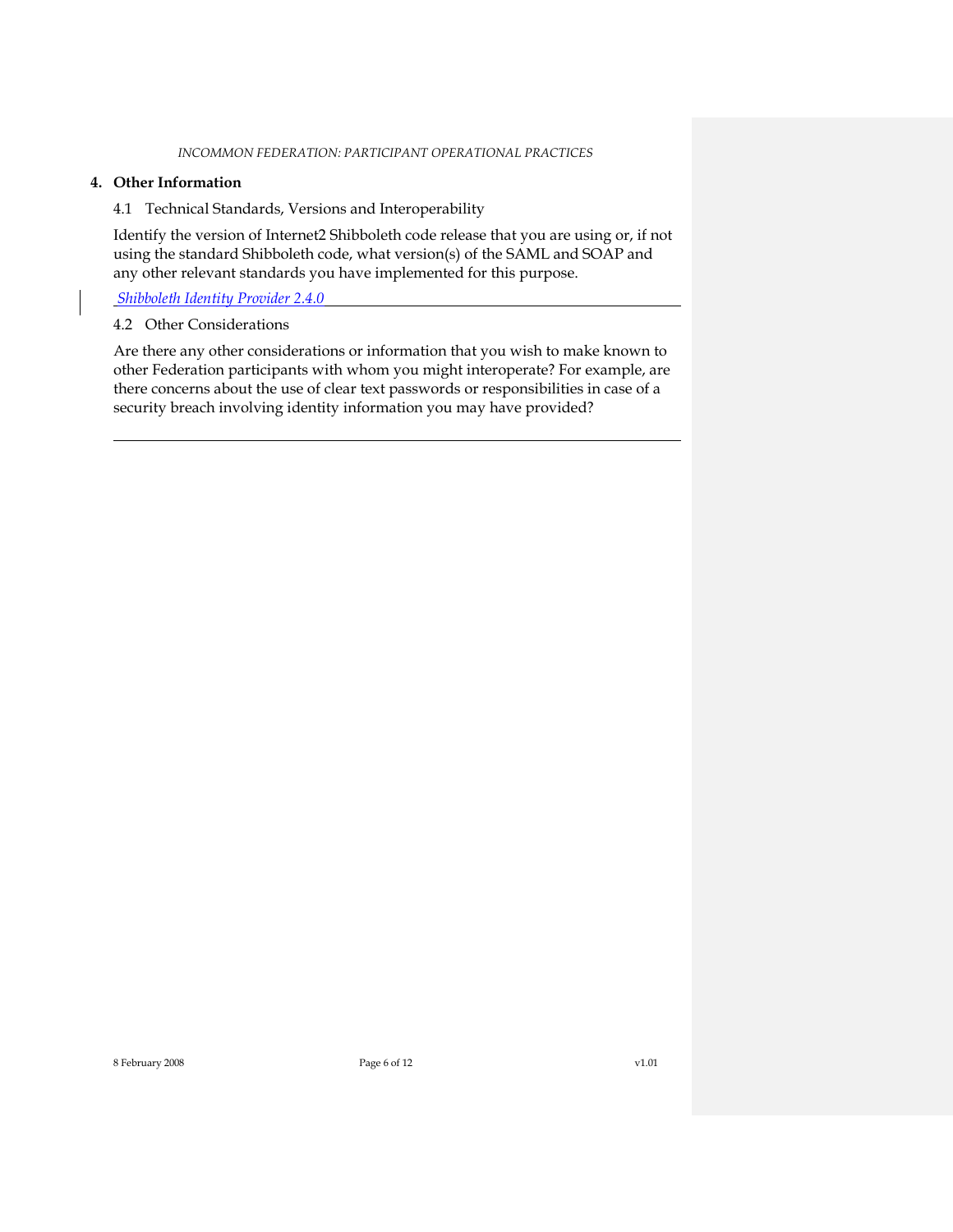## **Additional Notes and Details on the Operational Practices Questions**

As a community of organizations willing to manage access to on-line resources cooperatively, and often without formal contracts in the case of non-commercial resources, it is essential that each Participant have a good understanding of the *identity* and resource management practices implemented by other Participants. The purpose of the questions above is to establish a base level of common understanding by making this information available for other Participants to evaluate.

In answering these questions, please consider what you would want to know about your own operations if you were another Participant deciding what level of trust to place in interactions with your on-line systems. For example:

- What would you need to know about an *Identity Provider* in order to make an informed decision whether to accept its *assertions* to manage access to your online resources or applications?
- What would you need to know about a *Service Provider* in order to feel confident providing it information that it might not otherwise be able to have?

It also might help to consider how *identity management systems* within a single institution could be used.

- What might your central campus IT organization, as a *Service Provider*, ask of a peer campus *Identity Provider* (e.g., Computer Science Department, central Library, or Medical Center) in order to decide whether to accept its *identity assertions* for access to resources that the IT organization controls?
- What might a campus department ask about the central campus *identity management system* if the department wanted to leverage it for use with its own applications?

The numbered paragraphs below provide additional background to the numbered questions in the main part of this document.

- [\[1.2\]](#page-1-0) InCommon Participants who manage Identity Providers are strongly encouraged to post on their website the privacy and information security policies that govern their *identity management system*. Participants who manage Service Providers are strongly encouraged to post their policies with respect to use of personally identifying information.
- [\[1.3\]](#page-1-1) Other InCommon Participants may wish to contact this person or office with further questions about the information you have provided or if they wish to establish a more formal relationship with your organization regarding resource sharing.
- [\[2\]](#page-1-2) Many organizations have very informal processes for issuing electronic credentials. For example, one campus does this through its student bookstore. A

8 February 2008 Page 7 of 12 v1.01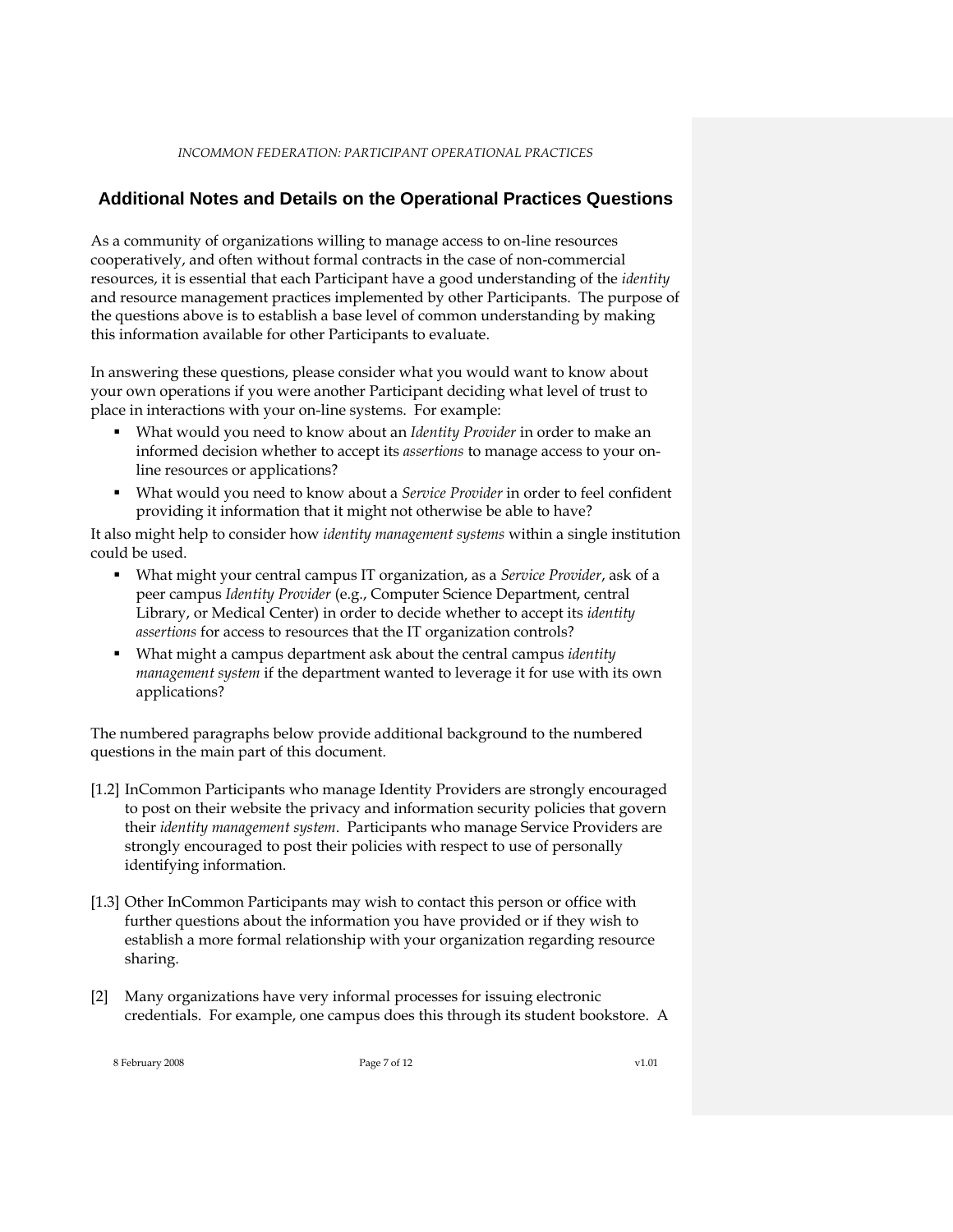*Service Provider* may be more willing to accept your *assertions* to the extent that this process can be seen as authoritative.

[\[2.1\]](#page-1-3) It is important for a *Service Provider* to have some idea of the community whose identities you may represent. This is particularly true for *assertions* such as the eduPerson "Member of Community.". A typical definition might be "Faculty, staff, and active students" but it might also include alumni, prospective students, temporary employees, visiting scholars, etc. In addition, there may be formal or informal mechanisms for making exceptions to this definition, e.g., to accommodate a former student still finishing a thesis or an unpaid volunteer.

This question asks to whom you, as an *Identity Provider*, will provide electronic credentials. This is typically broadly defined so that the organization can accommodate a wide variety of applications locally. The reason this question is important is to distinguish between the set of people who might have a credential that you issue and the subset of those people who fall within your definition of "Member of Community" for the purpose of InCommon *attribute assertions*.

- [\[2.2\]](#page-1-4) The *assertion* of "Member of Community" is often good enough for deciding whether to grant access to basic on-line resources such as library-like materials or websites. InCommon encourages participants to use this *assertion* only for "Faculty, Staff, and active Students" but some organizations may have the need to define this differently. InCommon *Service Providers* need to know if this has been defined differently.
- [\[2.3\]](#page-2-0) For example, if there is a campus recognized office of record that issues such electronic credentials and that office makes use of strong, reliable technology and good database management practices, those factors might indicate highly reliable credentials and hence trustworthy *identity assertions*.
- [\[2.4\]](#page-2-1) Different technologies carry different inherent risks. For example, a userID and password can be shared or "stolen" rather easily. A PKI credential or SecureID card is much harder to share or steal. For practical reasons, some campuses use one technology for student credentials and another for faculty and staff. In some cases, sensitive applications will warrant stronger and/or secondary credentials.
- [\[2.5\]](#page-2-2) Sending passwords in "clear text" is a significant risk, and all InCommon Participants are strongly encouraged to eliminate any such practice. Unfortunately this may be difficult, particularly with legacy applications. For example, gaining access to a centralized calendar application via a wireless data connection while you are attending a conference might reveal your password to many others at that conference. If this is also your campus credential password, it could be used by another person to impersonate you to InCommon Participants.
- [\[2.6\]](#page-2-3) "Single sign-on" (SSO) is a method that allows a user to unlock his or her *electronic identity credential* once and then use it for access to a variety of resources and

8 February 2008 Page 8 of 12 v1.01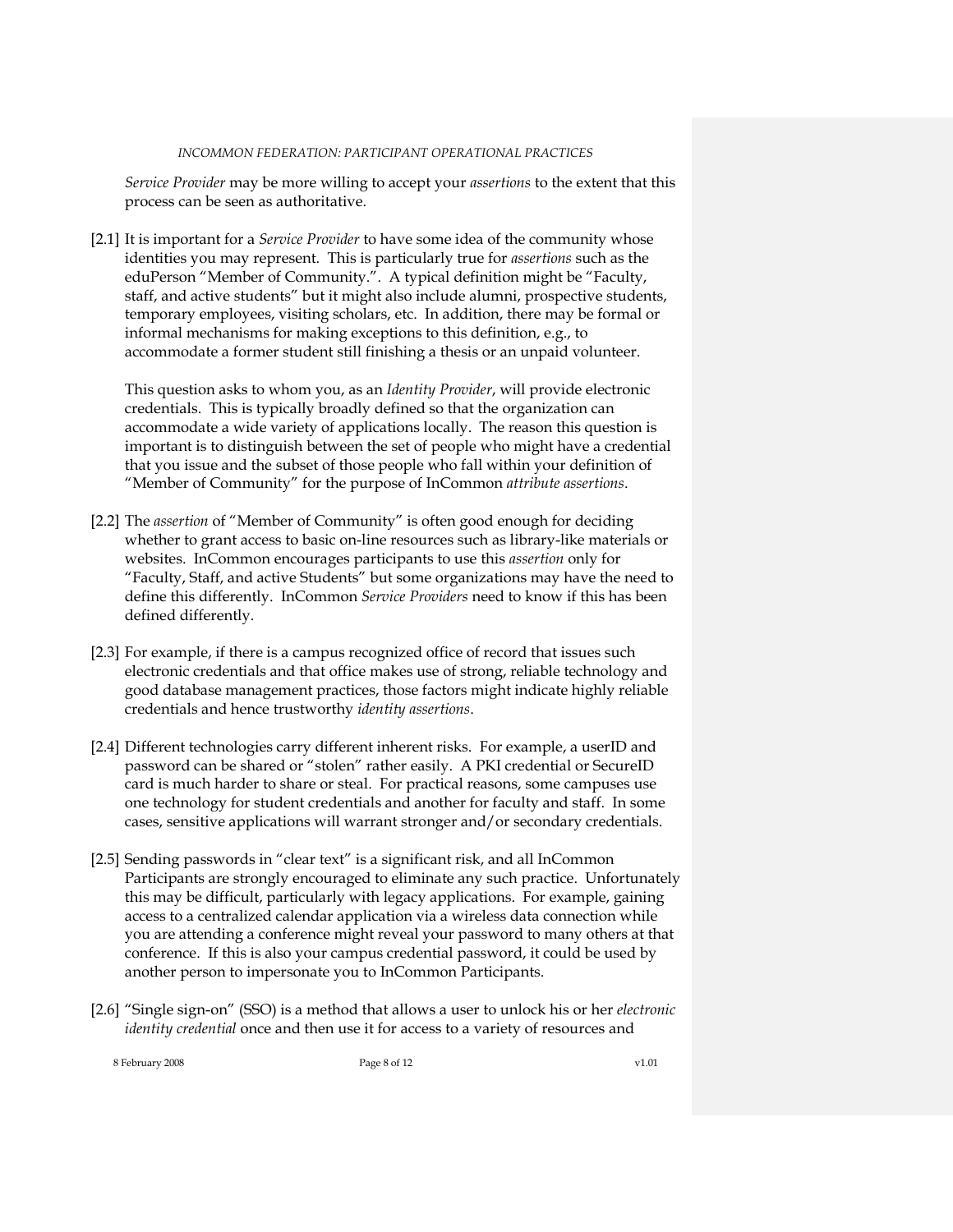applications for some period of time. This avoids people having to remember many different identifiers and passwords or to continually log into and out of systems. However, it also may weaken the link between an *electronic identity* and the actual person to whom it refers if someone else might be able to use the same computer and assume the former user's *identity*. If there is no limit on the duration of a SSO session, a Federation *Service Provider* may be concerned about the validity of any *identity assertions* you might make. Therefore it is important to ask about your use of SSO technologies.

- [\[2.7\]](#page-2-4) In some *identity management systems*, primary identifiers for people might be reused, particularly if they contain common names, e.g. Jim Smith@MYU.edu. This can create ambiguity if a *Service Provider* requires this primary identifier to manage access to resources for that person.
- [\[2.8\]](#page-3-0) Security of the database that holds information about a person is at least as critical as the *electronic identity credentials* that provide the links to records in that database. Appropriate security for the database, as well as management and audit trails of changes made to that database, and management of access to that database information are important.
- [\[2.9\]](#page-3-1) Many organizations will make available to anyone certain, limited "public information." Other information may be given only to internal organization users or applications, or may require permission from the subject under FERPA or HIPAA rules. A *Service Provider* may need to know what information you are willing to make available as "public information" and what rules might apply to other information that you might release.
- [\[2.10\]](#page-3-2) In order to help a *Service Provider* assess how reliable your *identity assertions* may be, it is helpful to know how your organization uses those same assertions. The assumption here is that you are or will use the same *identity management system* for your own applications as you are using for federated purposes.
- [\[2.11\]](#page-3-3) Your answer to this question indicates the degree of confidence you have in the accuracy of your *identity assertions*.
- [\[2.12\]](#page-4-0) Even "public information" may be constrained in how it can be used. For example, creating a marketing email list by "harvesting" email addresses from a campus directory web site may be considered illicit use of that information. Please indicate what restrictions you place on information you make available to others.
- [\[2.13\]](#page-4-1) Please indicate what legal or other external constraints there may be on information you make available to others.
- [\[3.1\]](#page-4-2) Please identify your access management requirements to help other Participants understand and plan for use of your resource(s). You might also or instead provide contact information for an office or person who could answer inquiries.

8 February 2008 Page 9 of 12 v1.01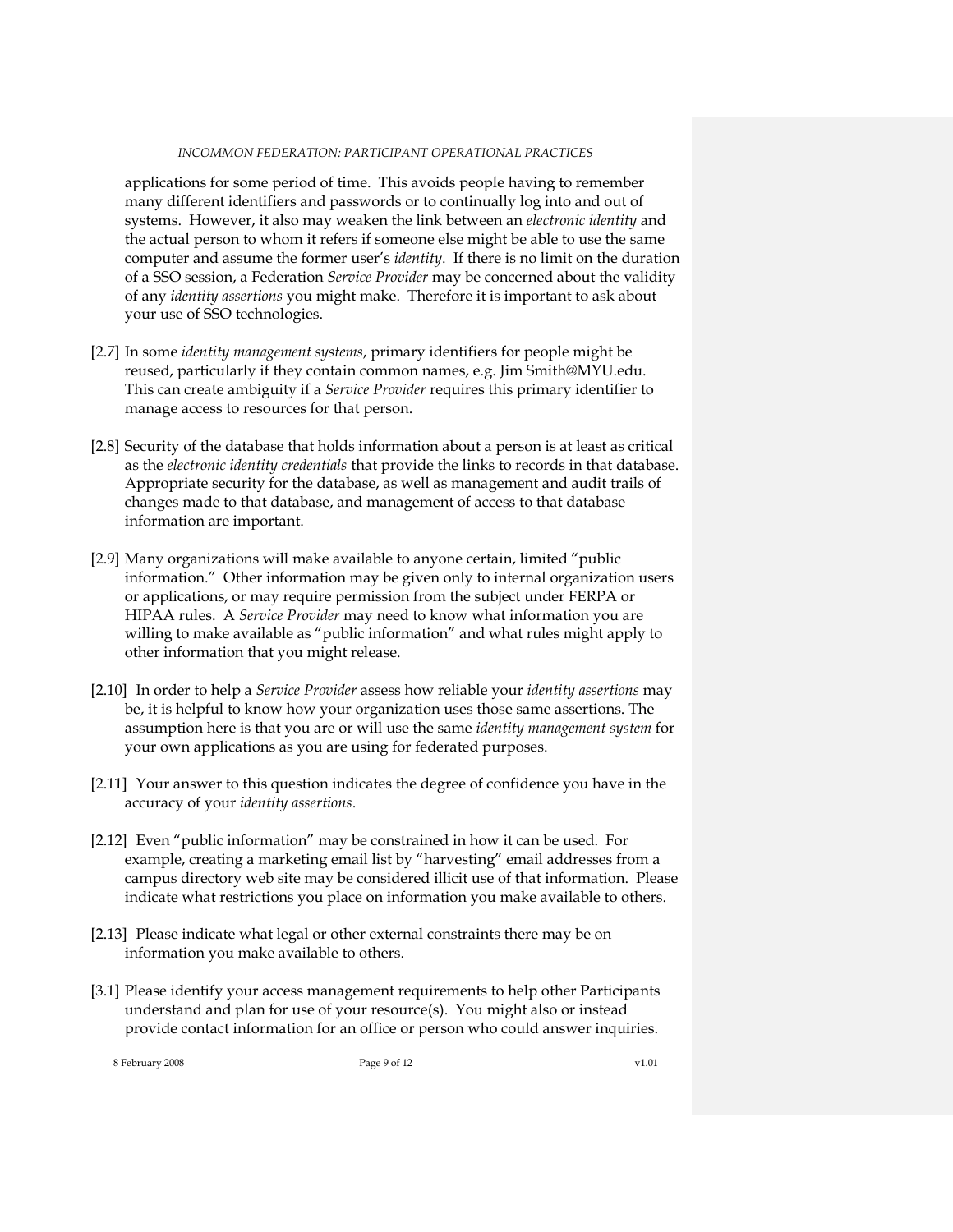- [\[3.2\]](#page-4-3) As a *Service Provider*, please declare what use(s) you would make of attribute information you receive.
- [\[3.3\]](#page-4-4) Personally identifying information can be a wide variety of things, not merely a name or credit card number. All information other than large group identity, e.g., "member of community," should be protected while resident on your systems.
- [\[3.4\]](#page-4-5) Certain functional positions can have extraordinary privileges with respect to information on your systems. What oversight means are in place to ensure incumbents do not misuse such privileges?
- [\[3.5\]](#page-4-6) Occasionally protections break down and information is compromised. Some states have laws requiring notification of affected individuals. What legal and/or institutional policies govern notification of individuals if information you hold is compromised?
- [\[4.1\]](#page-5-0) Most InCommon Participants will use Internet2 Shibboleth technology, but this is not required. It may be important for other participants to understand whether you are using other implementations of the technology standards.
- [\[4.2\]](#page-5-1) As an *Identity Provider*, you may wish to place constraints on the kinds of applications that may make use of your *assertions.* As a *Service Provider*, you may wish to make a statement about how User credentials must be managed. This question is completely open ended and for your use.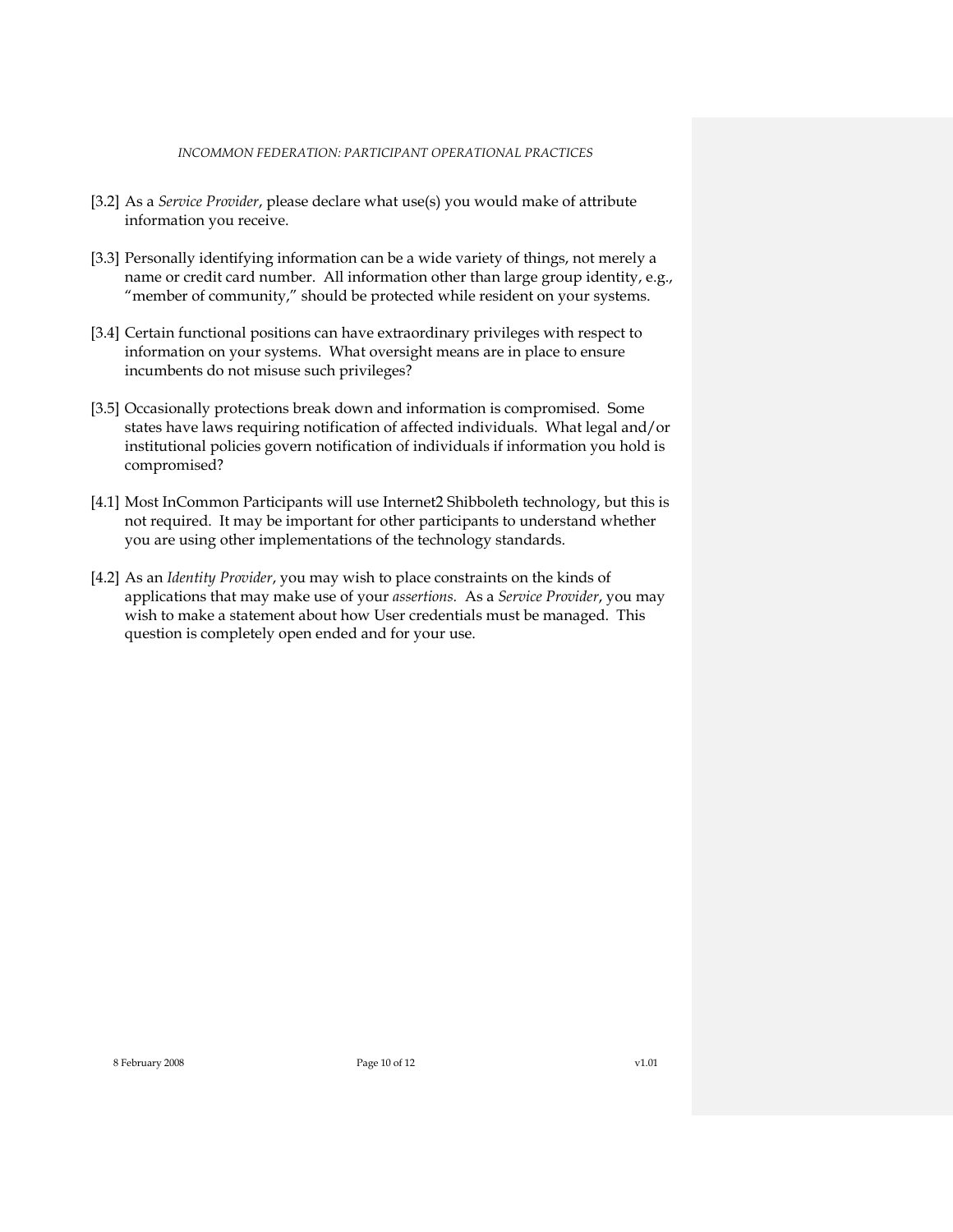# **Glossary**

| access<br>management<br>system       | The collection of systems and or services associated with specific on-<br>line resources and/or services that together derive the decision<br>about whether to allow a given individual to gain access to those<br>resources or make use of those services.                                                                                                     |
|--------------------------------------|-----------------------------------------------------------------------------------------------------------------------------------------------------------------------------------------------------------------------------------------------------------------------------------------------------------------------------------------------------------------|
| assertion                            | The identity information provided by an Identity Provider to a Service<br>Provider.                                                                                                                                                                                                                                                                             |
| attribute                            | A single piece of information associated with an electronic identity<br>database record. Some attributes are general; others are personal.<br>Some subset of all <i>attributes</i> defines a unique individual.                                                                                                                                                 |
| authentication                       | The process by which a person verifies or confirms their association<br>with an electronic identifier. For example, entering a password that is<br>associated with an UserID or account name is assumed to verify that<br>the user is the person to whom the UserID was issued.                                                                                 |
| authorization                        | The process of determining whether a specific person should be<br>allowed to gain access to an application or function, or to make use<br>of a resource. The resource manager then makes the access control<br>decision, which also may take into account other factors such as time<br>of day, location of the user, and/or load on the resource system.       |
| electronic<br>identifier             | A string of characters or structured data that may be used to<br>reference an electronic identity. Examples include an email address, a<br>user account name, a Kerberos principal name, a UC or campus<br>NetID, an employee or student ID, or a PKI certificate.                                                                                              |
| electronic<br>identity               | A set of information that is maintained about an individual,<br>typically in campus electronic identity databases. May include roles<br>and privileges as well as personal information. The information<br>must be authoritative to the applications for which it will be used.                                                                                 |
| electronic<br>identity<br>credential | An electronic identifier and corresponding personal secret associated<br>with an electronic identity. An electronic identity credential typically is<br>issued to the person who is the subject of the information to enable<br>that person to gain access to applications or other resources that<br>need to control such access.                              |
| electronic<br>identity database      | A structured collection of information pertaining to a given<br>individual. Sometimes referred to as an "enterprise directory."<br>Typically includes name, address, email address, affiliation, and<br>electronic identifier(s). Many technologies can be used to create an<br>identity database, for example LDAP or a set of linked relational<br>databases. |

8 February 2008 Page 11 of 12 v1.01